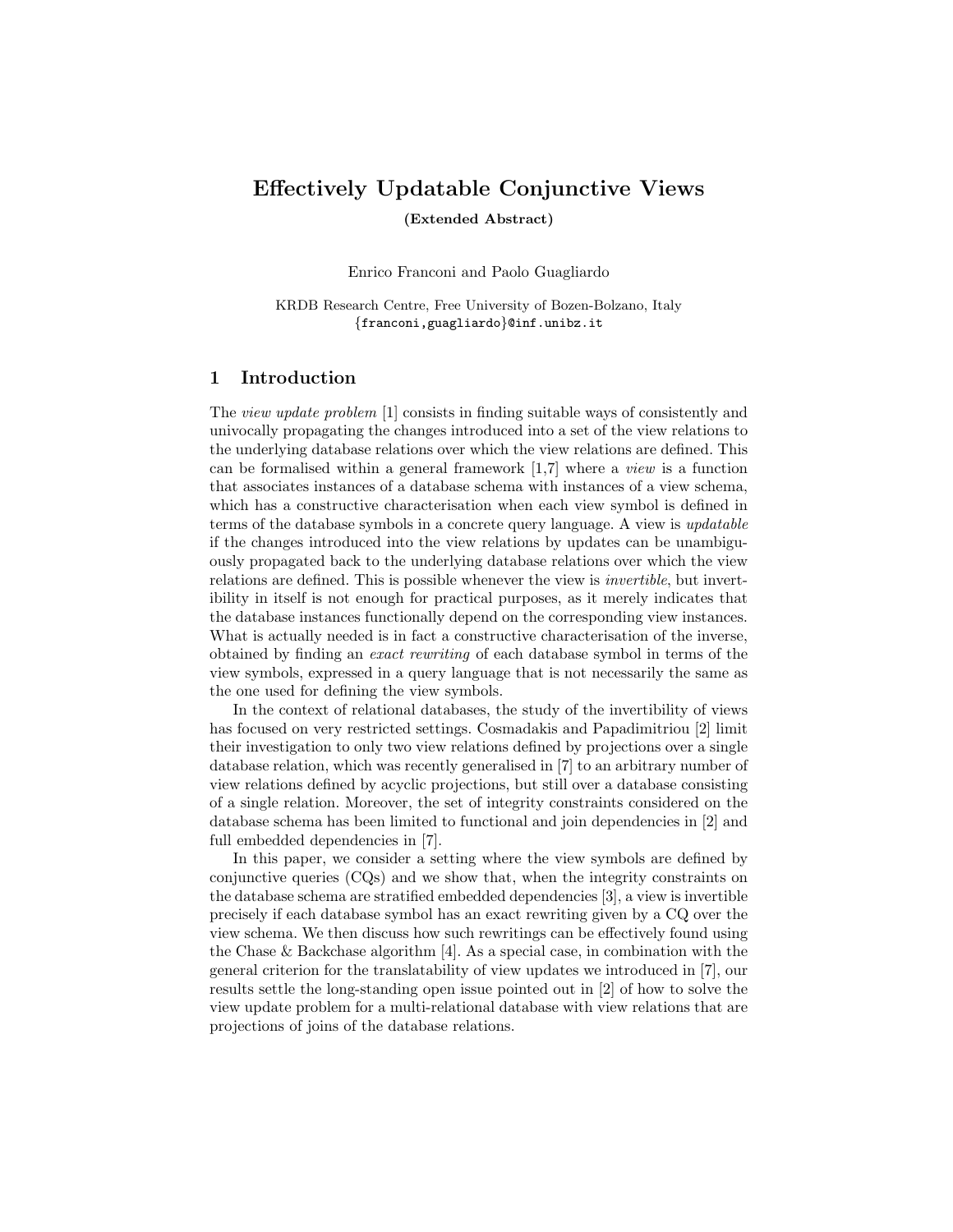Outline. The rest of the paper is organised as follows: after some preliminaries in Sec. 2, in Sec. 3 we recall and summarise the framework introduced in [7]; in Sec. 4 we show how view updatability can be checked, and rewritings effectively found, when the view symbols are defined by CQs in a multi-relational database under stratified embedded dependencies; we conclude in Sec. 5 by pointing out future research directions.

## 2 Preliminaries

A schema is a finite set of relation symbols. Let dom be an arbitrary (possibly infinite) set of domain values. An *instance I* of a schema  $S$  maps each relation symbol S in S to a relation  $S<sup>I</sup>$  on **dom** of appropriate arity, called the *extension* of S under I. The set of elements of **dom** that occur in an instance I is called the *active domain* of I and is denoted by  $\mathbf{adom}(I)$ . An instance is finite when its active domain is, and we always assume instances to be finite. We consider a database schema  $R$  of database symbols and a view schema  $V$  of view symbols not occurring in R. A database state is an instance  $I_{\mathcal{R}}$  of R and a view state is an instance  $I_V$  of V. The set of all database states (resp., view states) is denoted by **R** (resp., **V**). The *disjoint union*  $I_{\mathcal{R}} \oplus I_{\mathcal{V}}$  of a database state  $I_{\mathcal{R}}$  and a view state  $I_V$  is the instance, called a *global state*, of the *global schema*  $\mathcal{R} \cup \mathcal{V}$ , with active domain  $\mathbf{adom}(I_{\mathcal{R}}) \cup \mathbf{adom}(I_{\mathcal{V}})$  and associating each relation symbol S in  $\mathcal{R} \cup \mathcal{V}$  with  $S^{I_{\mathcal{R}}}$  if  $S \in \mathcal{R}$  and with  $S^{I_{\mathcal{V}}}$  otherwise.

We consider a satisfiable (finite) set  $\Sigma$  of global constraints over  $\mathcal{R} \cup \mathcal{V}$ , consisting of a set  $\Sigma_{\mathcal{R}}$  of *database constraints* over  $\mathcal{R}$  and a set  $\Sigma_{\mathcal{RV}}$  of *interschema* constraints over  $\mathcal{R} \cup \mathcal{V}$ . The set  $\Sigma_{\mathcal{RV}}$  consists of exactly one formula of the form  $\forall \overline{x} (V(\overline{x}) \leftrightarrow \phi(\overline{x}))$  for each  $V \in \mathcal{V}$ , where  $\phi(\overline{x})$  mentions only database symbols and is called a *definition* of V in terms of R. Note that, as R and V are disjoint, every instance of  $\mathcal{R} \cup \mathcal{V}$  satisfying  $\Sigma$  has the form  $I_{\mathcal{R}} \oplus I_{\mathcal{V}}$  where  $I_{\mathcal{R}}$  and  $I_{\mathcal{V}}$  are a database state and a view state, respectively. A view state  $I_V$  (resp., database state  $I_{\mathcal{R}}$ ) is  $\Sigma$ -consistent (or globally consistent or consistent with the global constraints) if there is a database state  $I_{\mathcal{R}}$  (resp., view state  $I_{\mathcal{V}}$ ) such that  $I_{\mathcal{R}} \uplus I_{\mathcal{V}}$ satisfies the global constraints  $\Sigma$ . Observe that every legal database state (i.e., one that satisfies the database constraints  $\Sigma_{\mathcal{R}}$ ) is globally consistent. We denote the set of *Σ*-consistent view states (resp., database states) by  $V_\Sigma$  (resp.,  $\mathbf{R}_\Sigma$ ).

We say that V determines R under  $\Sigma$  (written  $V \rightarrow \Sigma \mathcal{R}$ ) if, for every  $I_V$  and  $I_{\mathcal{R}}$ ,  $I'_{\mathcal{R}}$ , it is the case that  $I_{\mathcal{R}} = I'_{\mathcal{R}}$  whenever  $I_{\mathcal{R}} \uplus I_{\mathcal{V}} \models \Sigma$  and  $I'_{\mathcal{R}} \uplus I_{\mathcal{V}} \models \Sigma$ . In other words, models of  $\Sigma$  that agree on the extension of the view symbols also agree on the extension of the database symbols, which means that in every model of  $\Sigma$  the latter functionally depends on former. Clearly, under the assumptions we made on the global constraints  $\Sigma$ , it is always the case that  $\mathcal{R} \to_{\Sigma} \mathcal{V}$ , and we refer to the corresponding functional mapping  $f: \mathbb{R}_{\Sigma} \to \mathbb{V}_{\Sigma}$ , associating each  $Σ$ -consistent database state with a  $Σ$ -consistent view state, as the *view from*  $ℝ$ to V induced by  $\Sigma$ . In the rest of the paper, unless specified otherwise, whenever we say "a view" we refer to the (one and only) view from  $R$  to  $V$  induced by a set of global constraints  $\Sigma$  as above.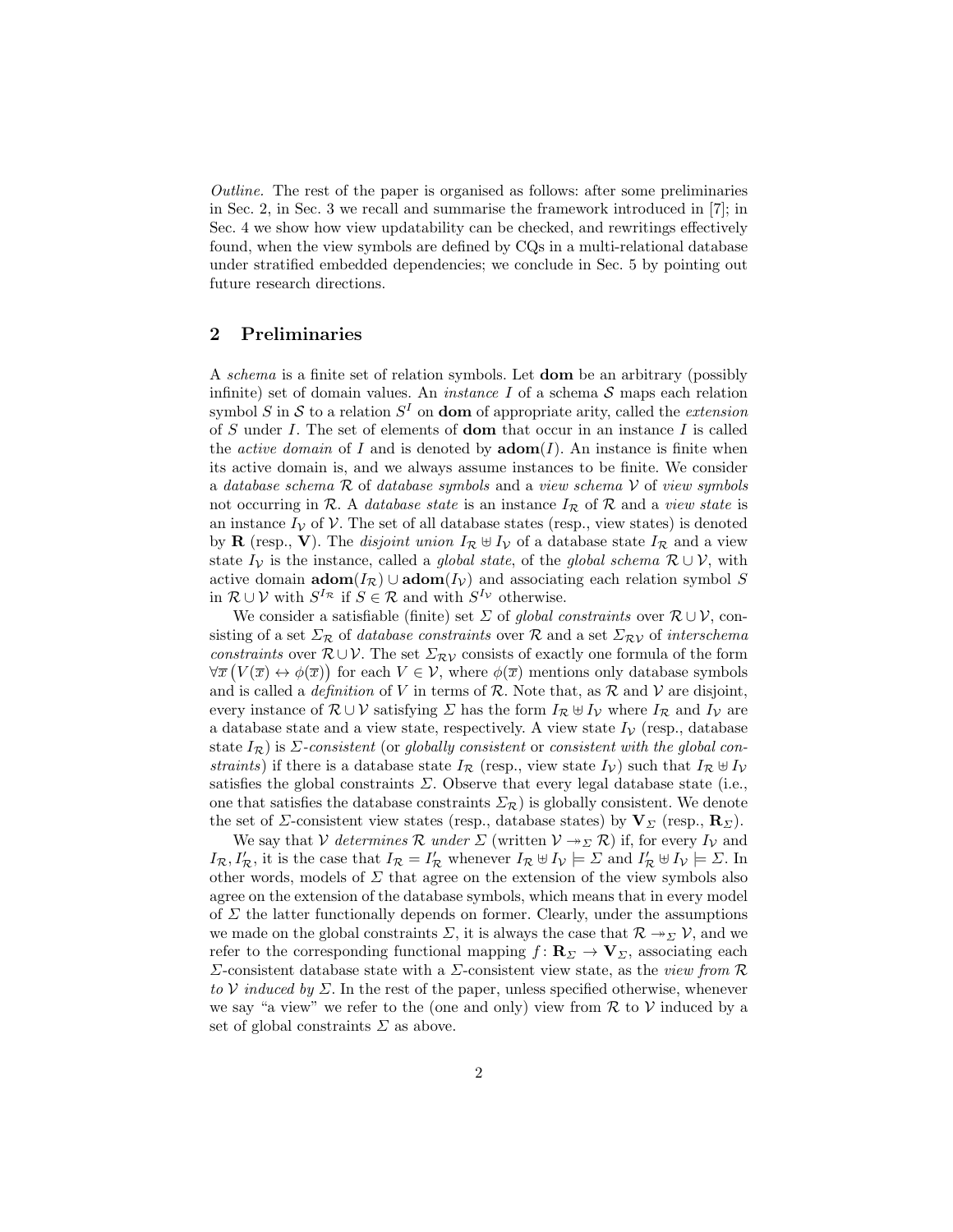### 3 The View Update Framework

In this section we briefly recapitulate the general view update framework previously introduced in [7]. A *view update* is a function  $u: V \to V$  associating each view state with another, possibly the same. Given a view update that modifies the current view state, we want to modify the database state accordingly so as to reflect exactly the changes introduced into the view state. For this to be possible in an unambiguous way, the view must be *updatable*, and the view update translatable, as we formally define next.

**Definition 1 (Updatability).** A view is updatable if  $V \rightarrow \Sigma \mathcal{R}$ .

Note that a view in our sense is always surjective, and  $V \rightarrow \Sigma \mathcal{R}$  further implies injectivity [7], hence the notion of updatability coincides with invertibility.

**Definition 2 (Translatability).** Let u be a view update and let  $I_v \in V_\Sigma$ . We say that u is translatable on  $I_{\mathcal{V}}$  if  $u(I_{\mathcal{V}}) \in \mathbf{V}_{\mathcal{Z}}$ .

A translatable view update leads to view states in the image of the view  $f$ , which are therefore reachable from some database state by means of  $f$ . In such a case, when the view is updatable, the changes introduced into the view state  $I_V$  by the view update u, resulting in the updated view state  $I'_V = u(I_V)$ , can be univocally pushed back by updating the database to the new state  $f^{-1}(I'_{\mathcal{V}})$ .

However, the fact that V determines  $\mathcal R$  under  $\Sigma$ , even though it ensures that a view is invertible, does not actually provide a constructive characterisation of its inverse. In other words,  $V \rightarrow \Sigma \mathcal{R}$  guarantees that the extension of the database symbols functionally depends on that of the view symbols, but it says nothing on how the former is to be obtained from the latter. In order to effectively compute the inverse of a view, we must be able to explicitly express each database symbol  $R \in \mathcal{R}$  in terms of the view symbols V by means of a formula  $\psi$ , called an *exact rewriting of R in terms of V under*  $\Sigma$ *, mentioning only view symbols and such* that  $\Sigma \models \forall \overline{x} (R(\overline{x}) \leftrightarrow \psi(\overline{x})).$ 

Definition 3. A view is effectively updatable if each database symbol has an exact rewriting in terms of the view symbols under  $\Sigma$ .

Whenever a view update results in a view state  $I_V$  in  $V_\Sigma$ , if a view is effectively updatable the changes can be propagated to the database state  $f^{-1}(I_\mathcal{V})$  by computing the extension of each database symbol from its rewriting in terms of the view symbols. But at this point, the question is: How do we ascertain whether a view state belongs in fact to  $V_\Sigma$ ? The solution consists in constructing what we call the V-embedding  $\Sigma_{\mathcal{V}}$  of  $\Sigma$ , which is obtained from  $\Sigma$  by replacing every occurrence of each  $R \in \mathcal{R}$  with its rewriting in terms of  $\mathcal{V}$ . The resulting set of constraints mentions only view symbols and, as it turns out, is satisfied exactly by all and only the view states in  $V_{\Sigma}$ . Thus, checking for the translatability of a view update amounts to checking whether the updated view state satisfies  $\Sigma_{\mathcal{V}}$ .

**Theorem 1** ([7]). Let f be an effectively updatable view, let u be a view update, and let  $I_V \in V_\Sigma$ . Then, u is translatable on  $I_V$  if and only if  $u(I_V) \models \Sigma_V$ .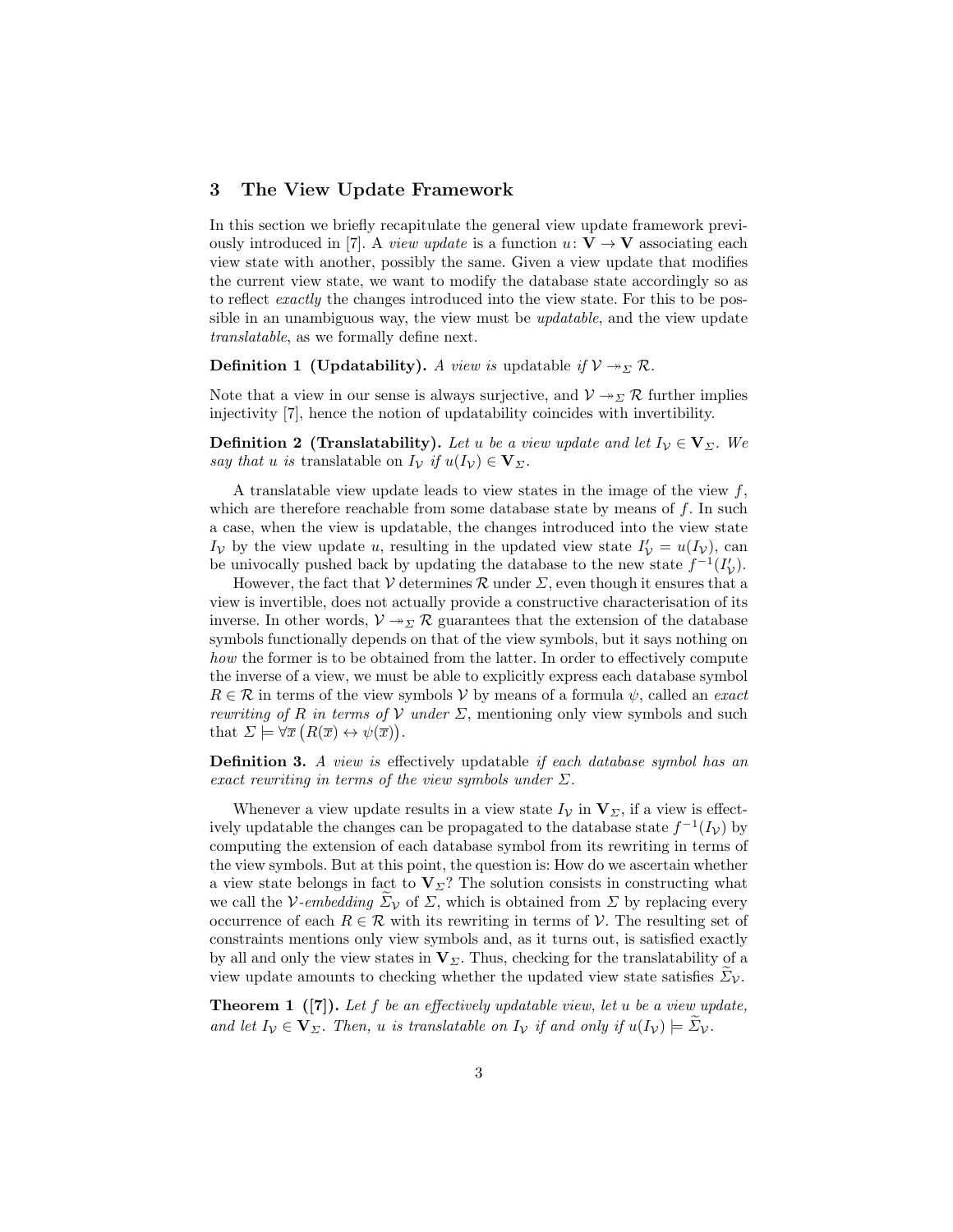Whether a view update u is translatable on a view state  $I_V$  satisfying  $\widetilde{\Sigma}_V$  can be checked in polynomial time in the size of  $u(I_{\mathcal{V}})$ , which is the data complexity of testing whether a finite relational structure is a model of a FOL theory.

Summing up, for the above machinery to work it is essential to find a rewriting of each database symbol in terms of the view symbols, in order to build the  $\mathcal{V}$ embedding of  $\Sigma$  (and thus checking for the translatability of updates) and to propagate the changes introduced by translatable view updates (by computing the extension of the database symbols from that of the view symbols). Note that checking whether a view is invertible, and eventually computing its inverse, is an operation performed once for all offline.

## 4 Conjunctive Views

In this section, we settle the long-standing open issue pointed out in [2], namely how to solve the view update problem in a multi-relational database with views that are projections of joins of relations, and we do so in a more general setting where the view symbols are defined by CQs and the constraints on the database schema are embedded dependencies satisfying appropriate restrictions.

Example 1. Let  $\mathcal{R} = \{R_1, R_2\}$  and  $\Sigma_{\mathcal{R}}$  consist of the following embedded dependencies (in this case, inclusion and functional dependencies): $<sup>1</sup>$ </sup>

$$
R_1(x, y, z) \longrightarrow \exists v, w \ R_2(z, v, w) , \qquad (1a)
$$

$$
R_2(z, v, w) \longrightarrow \exists x, y \ R_1(x, y, z) , \qquad (1b)
$$

$$
R_1(x, y, z) \wedge R_1(x', y, z') \rightarrow z = z' , \qquad (1c)
$$

$$
R_2(z, v, w) \wedge R_2(z, v', w') \rightarrow v = v' . \tag{1d}
$$

Let  $V = \{V_1, V_2, V_3\}$  and  $\Sigma_{RV}$  consist of the following view definitions:

$$
V_1(x,y) \quad \leftrightarrow \exists z \qquad R_1(x,y,z) \quad , \tag{2a}
$$

$$
V_2(y, z, v) \leftrightarrow \exists x, w \; R_1(x, y, z) \land R_2(z, v, w) \; , \tag{2b}
$$

$$
V_3(z, w) \leftrightarrow \exists v \qquad R_2(z, v, w) \tag{2c}
$$

The embedded dependencies we consider are required to satisfy the condition known as stratification [3], which is based on the notion of chase graph: The chase graph of a set of embedded dependencies  $\Sigma$  has the dependencies in  $\Sigma$  as nodes and, for  $\alpha, \beta \in \Sigma$ , has an edge from  $\alpha$  to  $\beta$  if and only if, intuitively, firing  $\alpha$  may cause  $\beta$  to fire as well (refer to [3] for the formal definition). Then,  $\Sigma$  is *stratified* if the set of dependencies in every cycle of its chase graph is weakly acyclic [6,5]. Note that every weakly acyclic set of dependencies is also stratified. Indeed,  $\Sigma_{\mathcal{R}}$ of Example 1 is weakly acyclic and, in turn, stratified.

Our main result establishes that, when the embedded dependencies over the database schema are stratified, the view is invertible precisely if each database symbol has an exact rewriting as a conjunctive query over the view schema.

<sup>&</sup>lt;sup>1</sup> Universal quantifiers are omitted.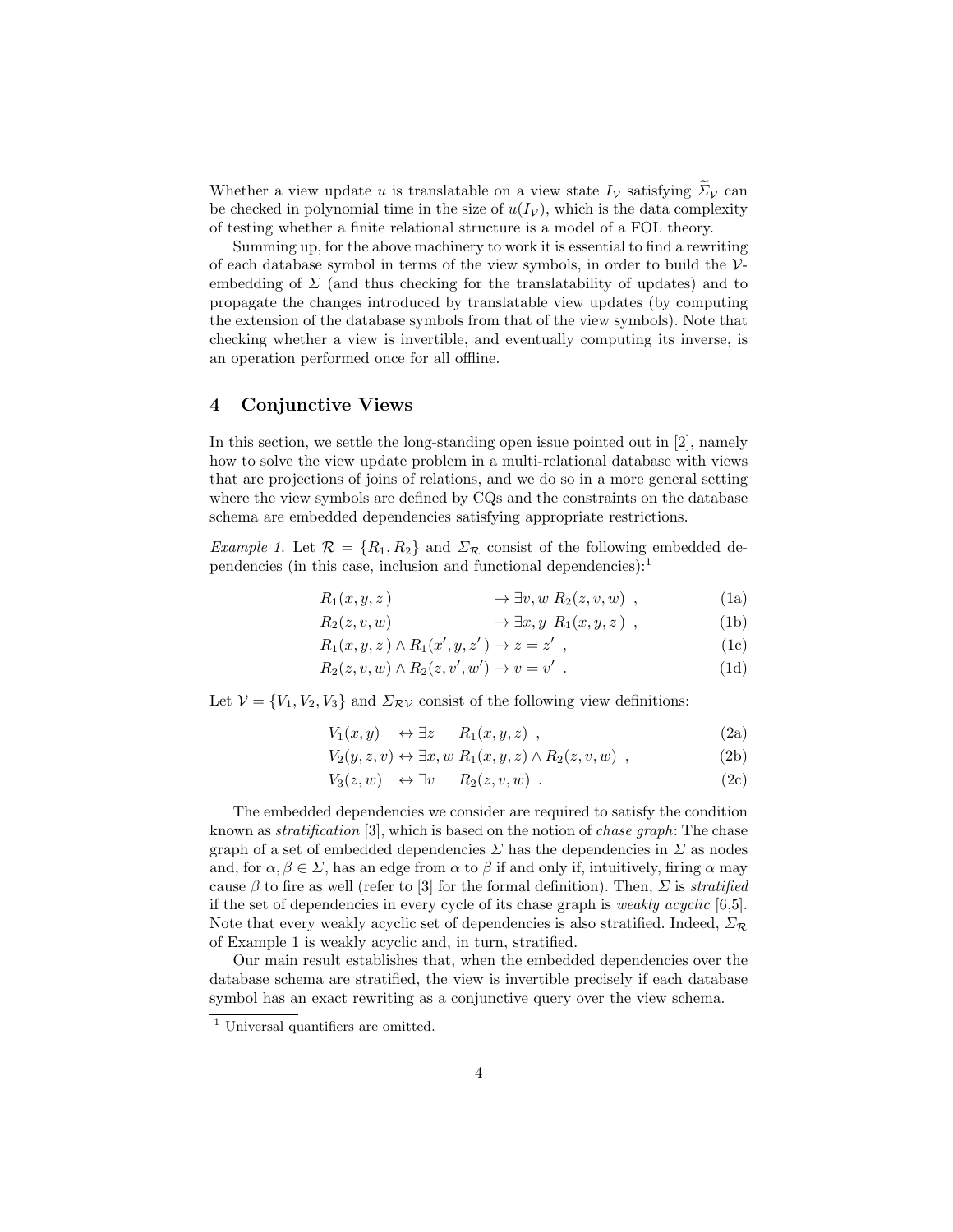#### Algorithm 1

| INPUT:                               | an atomic query over $\mathcal{R}$ , a view schema $\mathcal{V}$ , a set of embedded dependencies |
|--------------------------------------|---------------------------------------------------------------------------------------------------|
|                                      | $\Sigma$ over $\mathcal{R} \cup \mathcal{V}$ .                                                    |
| OUTPUT:                              | an exact CQ rewriting of q in terms of V under $\Sigma$ , if any, or $\bot$ otherwise.            |
| 1: function REWRITE $(q, V, \Sigma)$ |                                                                                                   |
| 2:                                   | for each subquery q' of chase $(q, \Sigma)$ over $V$ do                                           |
| 3:                                   | repeat                                                                                            |
| 4:                                   | <b>if</b> $\exists$ containment mapping from q to q' return q'                                    |
| 5:                                   | set q' to chase-step $(q', \Sigma)$                                                               |
| 6:                                   | until no further chase step applies                                                               |
| 7:                                   | end for                                                                                           |
| 8:                                   | return 1                                                                                          |
| 9: end function                      |                                                                                                   |

**Theorem 2.** Let  $\Sigma = \Sigma_{\mathcal{R}} \cup \Sigma_{\mathcal{RV}}$ , where  $\Sigma_{\mathcal{R}}$  consists of stratified embedded dependencies and each  $V \in V$  is defined in  $\Sigma_{\mathcal{RV}}$  by a  $CQ$ . Then,  $V \rightarrow_{\Sigma} \mathcal{R}$  if and only if each  $R \in \mathcal{R}$  has an exact CQ rewriting in terms of V under  $\Sigma$ .

The *Chase and Backchase* (C&B) [4] is an algorithm that enumerates the exact CQ-rewritings of a CQ under constraints. More precisely, given two schemas S and T, a set of embedded dependencies  $\Gamma$  over  $\mathcal{S} \cup \mathcal{T}$ , and an input CQ q over S, the C&B outputs all the CQs over  $\mathcal T$  which are equivalent to q under  $\Gamma$ . The C&B is sound and complete, in the sense that it returns all and only the CQs into which the input CQ can be rewritten (up to homomorphic equivalence) under the given constraints, whenever the chase is guaranteed to terminate, which is the case, e.g., for stratified sets of dependencies. Obviously, the fact that the output of the C&B is empty for q does not mean that q has no rewriting in terms of  $\mathcal T$  under  $\Gamma$ , but simply that its rewriting, if any, is not a CQ.

We can use the C&B to look for the rewritings we are interested in. For each  $R \in \mathcal{R}$ , consider the atomic query  $q(\overline{x}) = R(\overline{x})$  and proceed as follows:

**Chase.** Chase q with  $\Sigma$  until no further chase step applies. The resulting query is the so-called universal plan U.

**Backchase.** Every subquery of U over  $V$  (i.e., a set of  $V$ -atoms from U mentioning all of  $q$ 's free variables) is a candidate rewriting of  $q$ . Chase each candidate  $q'$  with  $\Sigma$  step-by-step until no further chase step applies, and at each new step in the chase sequence check whether a containment mapping from the original query q can be found. If that is the case, then  $q'$  is a rewriting of q.

The above is described in more detail in Algorithm 1 and illustrated in our running example.

Example 2. Chasing the query  $q(x, y, z) = R_1(x, y, z)$  with  $\Sigma$  of Example 1 gives the following universal plan:

$$
U(x, y, z) = \exists v, w \ R_1(x, y, z) \land R_2(z, v, w) \land V_1(x, y) \land V_2(y, z, v) \land V_3(z, w) .
$$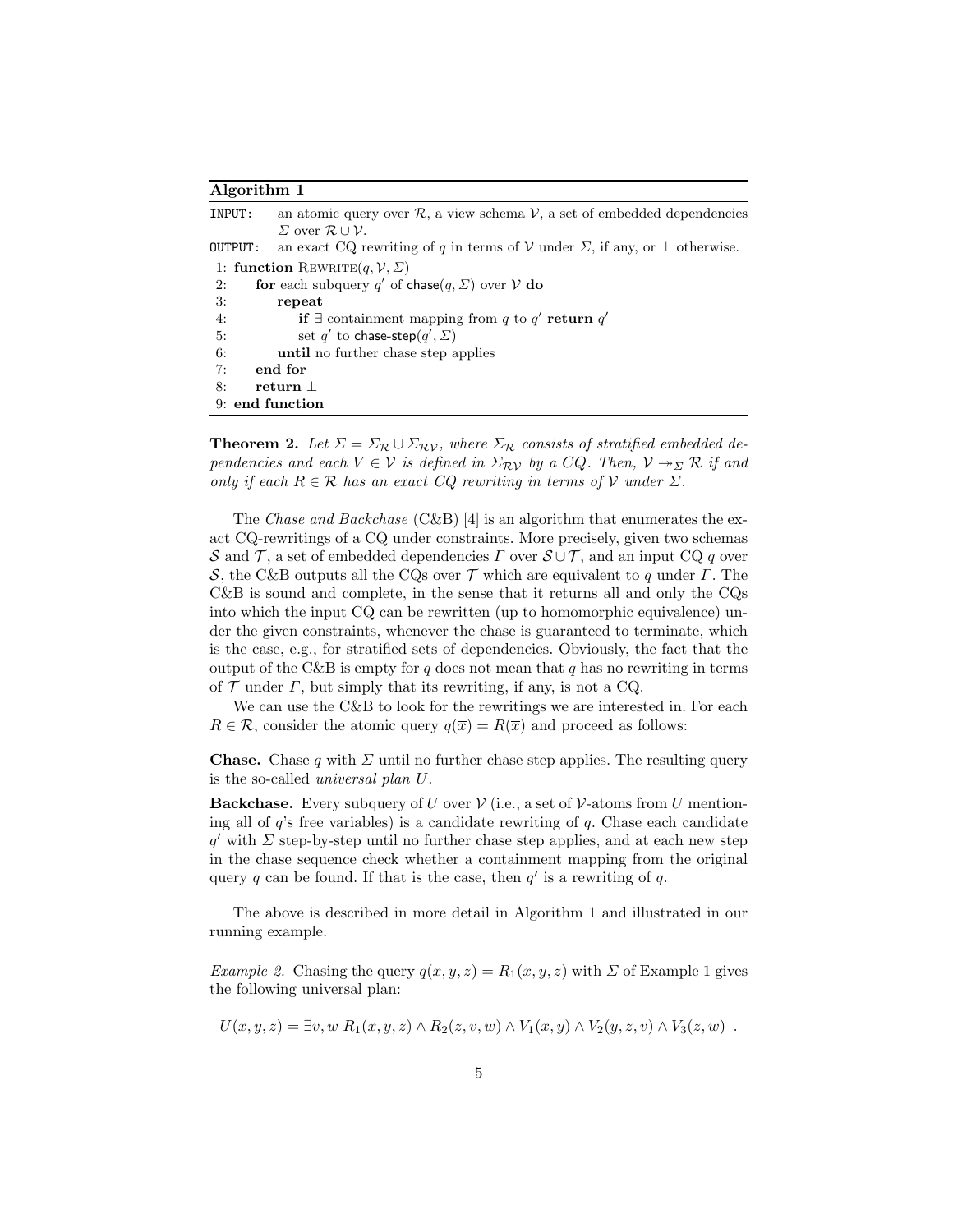A candidate rewriting of  $R(x, y, z)$  in terms of V is the subquery  $q'(x, y, z) =$  $\exists v \ V_1(x, y) \wedge V_2(y, z, v)$ , that chased with the left-to-right TGDs from (2a) and (2b) yields the following:

$$
q''(x, y, z) = \exists v, z', x', w
$$
  
 
$$
V_1(x, y) \wedge V_2(y, z, v) \wedge R_1(x, y, z') \wedge R_1(x', y, z) \wedge R_2(z, v, w) .
$$

A further chase step with (1c) gives  $z' = z$ , and therefore we can find a containment mapping (the identity) from the original query  $q$  to  $q''$ . Thus, the rewriting of  $R_1(x, y, z)$  is  $\exists v V_1(x, y) \wedge V_2(y, z, v)$ . Similarly, we also have that  $R_2(z, v, w)$ can be rewritten in terms of  $V$  as  $\exists y V_2(y, z, v) \wedge V_3(z, w)$ .

As it turns out, the constraints  $\Sigma$  considered in Theorem 2 are stratified, and this ensures that if an exact CQ-rewriting of  $R(\bar{x})$  cannot be found by means of Algorithm 1, then  $R$  cannot be expressed at all in terms of the view symbols.

**Theorem 3.** Let  $\Sigma$  be as in Theorem 2. Then, the procedure REWRITE of Algorithm 1 is sound and complete for finding the exact rewriting of each database symbol in terms of the view symbols under  $\Sigma$ . Moreover,  $V \rightarrow \Sigma \mathcal{R}$  if and only if REWRITE $(q, \Sigma, \mathcal{V}) \neq \bot$  for every atomic query q over R.

The results presented above extend the setting of [7], consisting of only one database symbol, view symbols defined by acyclic projections and database constraints given by full dependencies, which is a special case where the rewriting is known to be the join, rather than a generic CQ.

### 5 Outlook

We conclude by pointing out and briefly discussing possible research directions that would be interesting to pursue and investigate further.

- Consider views defined by queries expressed in languages beyond CQs. A first natural candidate is the class of unions of conjunctive queries.
- Consider different constraints on the database schema. Several sufficient conditions for chase termination have been proposed, e.g., super-weak acyclicity [8], safety and *inductive restriction* [9], some of which extend stratification, while some other are incomparable with it. The question is whether the global constraints satisfy such conditions, as is the case for stratification when views are defined by CQs and database constraints are stratified embedded dependencies.
- Consider constraints also on the view schema. We can allow a set of view constraints  $\Sigma_{\mathcal{V}}$  for which  $\Sigma_{\mathcal{R}} \cup \Sigma_{\mathcal{V}}'$  is a set of stratified embedded dependencies, where  $\Sigma_{\mathcal{V}}'$  is the set of constraints over  $\mathcal R$  obtained from  $\Sigma_{\mathcal{V}}$  by replacing every occurrence of each *view symbol* with its CQ-definition (given in  $\Sigma_{\mathcal{RV}}$ ) in terms of the database symbols. What is interesting to understand is the shape that such view constraints must have in order to satisfy the above condition.